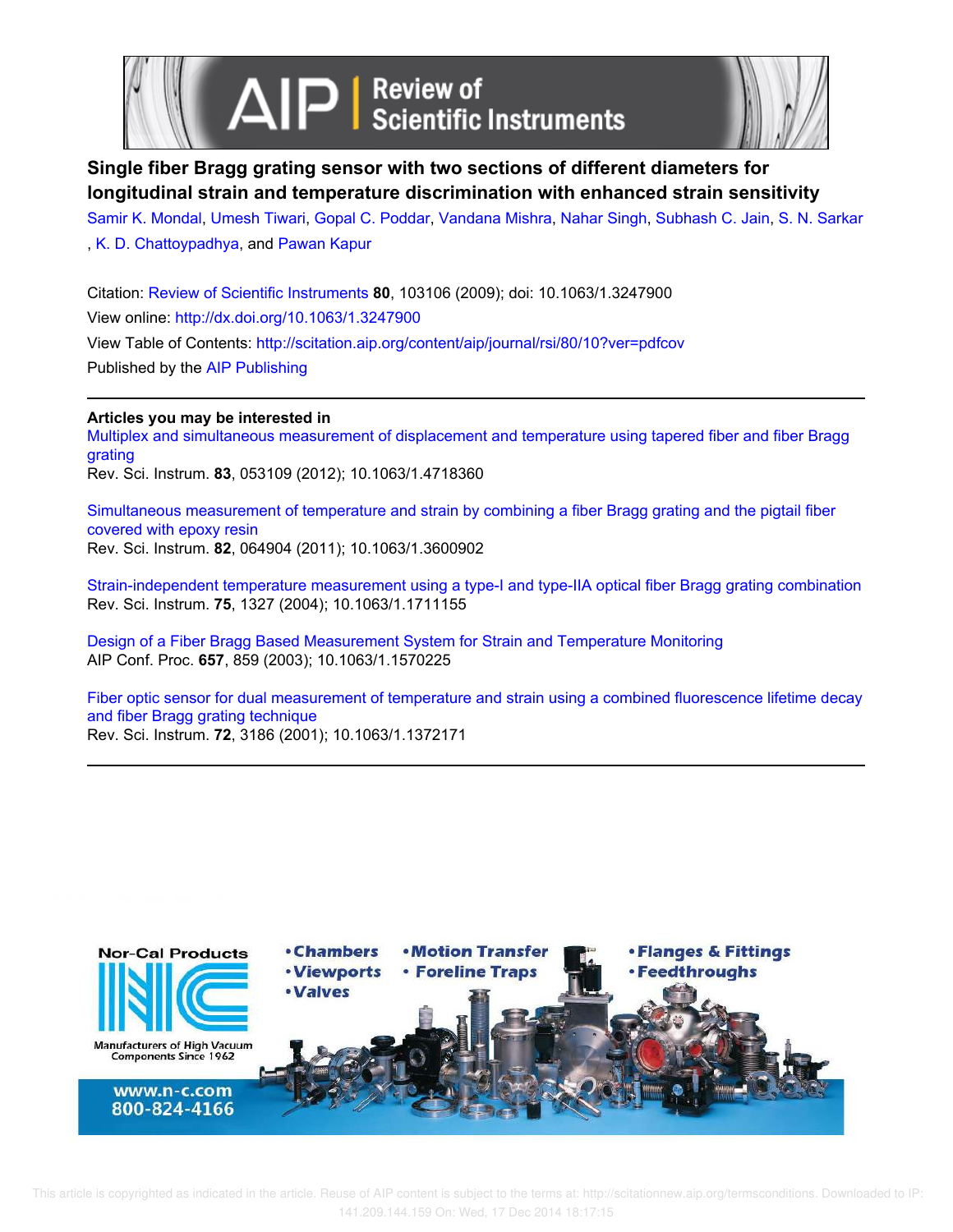# **Single fiber Bragg grating sensor with two sections of different diameters for longitudinal strain and temperature discrimination with enhanced strain sensitivity**

Samir K. Mondal,<sup>1,2</sup> Umesh Tiwari,<sup>1,2</sup> Gopal C. Poddar,<sup>1,2</sup> Vandana Mishra,<sup>1,2</sup> Nahar Singh,<sup>1,2</sup> Subhash C. Jain,<sup>1,2</sup> S. N. Sarkar,<sup>3</sup> K. D. Chattoypadhya,<sup>1,2</sup> and Pawan Kapur<sup>1,2</sup>

<sup>1</sup>*Central Scientific Instruments Organisations, Sec.-30C, Chandigarh, India*

<sup>2</sup>*Council of Scientific and Industrial Research, New Delhi 110001, India*

<sup>3</sup>*Department of Electronic Science, University of Calcutta, 92-A.P.C Road, Kolkata 700 009, India*

(Received 16 July 2009; accepted 14 September 2009; published online 30 October 2009)

A single fiber Bragg grating (FBG) sensor with two sections of different diameters is proposed and experimentally demonstrated for discrimination and measurement of strain and temperature. A section of single FBG is etched in hydrofluoric acid solution to reduce diameter of the fiber by factor of  $\leq$ 1/2 to increase its strain sensitivity. Different shifts of the Bragg wavelengths of chemically etched and nonetched gratings caused by different strain sensitivities are used to discriminate and measure strain and temperature. Maximum errors of  $\pm 13\mu\varepsilon$  (microstrain) and  $\pm 1$  °C are reported over 1700 $\mu$  and 60 °C measurement ranges, respectively. Depending upon the diameter of the etched fiber grating, the design can also discriminate nanostrain from temperature. *© 2009* American Institute of Physics. [doi:10.1063/1.3247900]

#### **I. INTRODUCTION**

Fiber Bragg grating (FBG) has emerged as a promising sensing element owing to its potential for the measurement of several important physical parameters such as strain, temperature, pressure, etc.<sup>1-6</sup> FBG based sensors have received significant attention for applications in modern telecommunication and optical sensor networks.<sup>7</sup> It has several inherent advantages over conventional electrical sensor in view of its nonconductivity, fast response, and immunity to electromagnetic waves. The basic principle of FBG sensor is based on the shift of the Bragg wavelength caused by the modulation of gratings refractive index due to thermo-optic effect and strain effect. One of the technical issues is the inability of FBG sensor to separate wavelength shift produced from strain effect and temperature effect which are tangled to each other developing cross sensitivity effect. Accurate measurement of strain and temperature requires elimination of cross sensitivity effect. FBG sensor is becoming an integral part of smart structure health monitoring. A considerable number of techniques for temperature and strain discrimination involving FBG sensors has been proposed and demonstrated, $8-14$ such as the hybrid FBG/long period fiber grating sensor, $4\overline{4}$ superimposed FBGs sensor,<sup>15</sup> using birefringence effect in FBG,<sup>6</sup> etc. There is also another type of FBG based sensor that combines FBG with other technique, such as the FBG cavity sensor,<sup>16</sup> combined fluorescence lifetime decay and FBG technique,<sup>17</sup> extrinsic Fabry–Pérot interferometer combined with chirped in-FBG, $^{18}$  etc. One most simple technique could be implementing combination of two FBG of different fiber diameter. In Ref. 13, James *et al.* proposed a design by writing grating at the junction of two spliced fiber of slightly different diameters. The spliced FBGs have different thermal and strain sensitivities which make the strain temperature discrimination model complex. The analytical model of the design depends upon two variables of radius as well as length of the FBGs. Also, most FBG based sensors are devoted to strain and temperature discrimination and no effort is given on design for strain and temperature discrimination with enhanced strain sensitivity, which is usually 1/10th of the thermal sensitivity.

In this paper, we propose a single FBG sensor with two sections having significant difference in diameters and a simple analytical model for strain and temperature discrimination with enhanced strain sensitivity. The model is based on one variable of function of diameter of the fiber and it exploits different strain responses of the gratings due to large mismatch in diameters made by partial etching of the FBG in HF solution. The enhanced strain sensitivity should reduce the error in strain and temperature discrimination. The measured strain and temperature obtained experimentally using our model match closely with the applied values. The sensor also has potential to discriminate nano-order strain from temperature depending upon the reduced diameter of the etched part of the fiber.

The remaining part of the paper is organized as follows. Section II describes sensor design and principle. Section III presents experimental results and discussion on strain and temperature discrimination using the proposed model. Finally, a conclusion is drawn in Sec. IV.

#### **II. SENSOR DESIGN AND PRINCIPLE**

The design of the proposed FBG sensor is schematically shown in Fig. 1. A 5 cm long FBG is inscribed in a germanium doped photosensitive fiber using 248 nm ultraviolet laser assisted grating writing facility. The Bragg wavelength of the FBG is chosen as 1550.568 nm. A section, one half of

 This article is copyrighted as indicated in the article. Reuse of AIP content is subject to the terms at: http://scitationnew.aip.org/termsconditions. Downloaded to IP: 141.209.144.159 On: Wed, 17 Dec 2014 18:17:15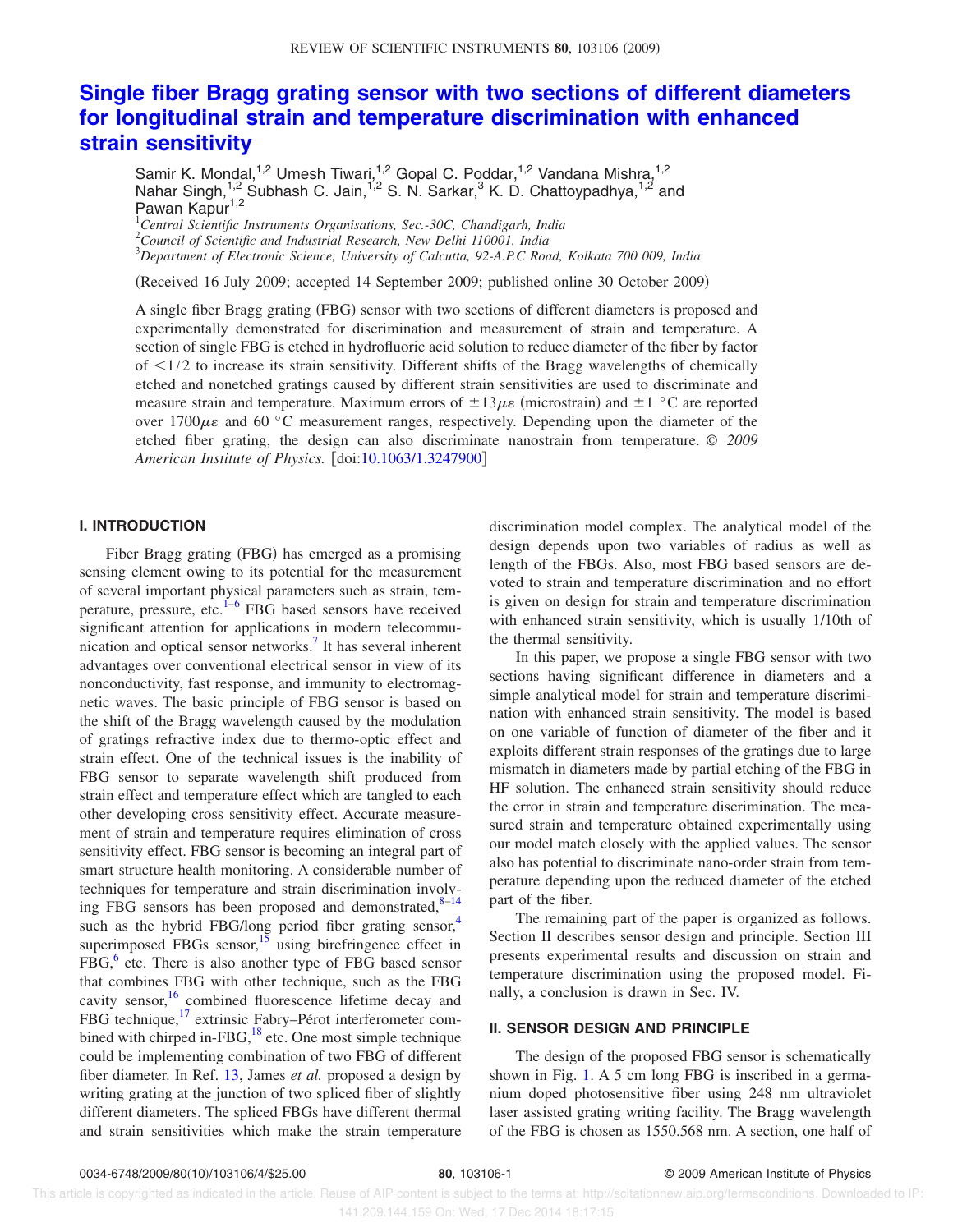

FIG. 1. Schematic diagram of the partially etched FBG sensor under longitudinal strain.  $(r_1, A_1)$  and  $(r_2, A_2)$  denote radius and area of cross sections of nonetched grating (FBG-1) and etched grating (FBG-2) fiber, respectively.

the length of the FBG, is etched in 48% HF solution to reduce its diameter. The diameter of the etched part is monitored by etching time with an etching rate of 3.1  $\mu$ m/min at room temperature. The area of the cross sections of the nonetched and etched part are denoted by  $A_1$  and  $A_2$ , respectively.

It is understood that the strain response of the grating in the etched part will be different from that of the nonetched part due to the difference in diameter in two sections. Therefore, the shift in center wavelengths for FBG-1 (Section- $A_1$ ) and FBG-2 (Section- $A_2$ ) due to change in longitudinal strains  $(\Delta \varepsilon)$  and temperatures  $(\Delta T)$  can be expressed as<sup>6</sup>

$$
\Delta \lambda_{B1} = \lambda_{B1} [\kappa_{T1} \Delta T + k_{\varepsilon 1} \Delta \varepsilon_1], \tag{1a}
$$

$$
\Delta\lambda_{B2} = \lambda_{B2} [\kappa_{T2} \Delta T + k_{\varepsilon 2} \Delta \varepsilon_2],
$$
\n(1b)

where  $\kappa_{Ti}$  and  $\kappa_{ei}$  (*i*=1,2) are the coefficients of thermal and strain sensitivities of the gratings and  $\Delta\lambda_{B1}$ , and  $\Delta\lambda_{B2}$  are the shifts of Bragg wavelengths  $\lambda_{B1}$  and  $\lambda_{B2}$  for FBG-1 and FBG-2, respectively. As two gratings are part of same optical fiber, we take  $k_{\varepsilon_1}$  and  $k_{\varepsilon_2}$ , and  $k_{T1}$  and  $k_{T2}$  are same for FBG-1 and FBG-2. It is known that the strain should vary with cross section of the fiber as  $\Delta \epsilon \alpha 1/\pi r^2$ , *r* is the radius of the fiber. Therefore, one can propose a relation between longitudinal strains in two sections as

$$
\frac{\Delta \varepsilon_1}{\Delta \varepsilon_2} = \frac{A_2}{A_1},\tag{2}
$$

where  $A_1$ (= $\pi r_1^2$ ) and  $A_2$ (= $\pi r_2^2$ ) denote area of circular cross sections for nonetched and etched fiber.

For strain and temperature discrimination, Eq.  $(1b)$  is subtracted from Eq.  $(1a)$  followed by substitution of Eq.  $(2)$ to separate strain response as

$$
(\Delta \lambda_{B1} - \Delta \lambda_{B2}) = k_{\varepsilon 1} \left( 1 - \frac{A_1}{A_2} \right) \Delta \varepsilon_1.
$$
 (3)

Equation (3) can be used to determine  $\Delta \varepsilon_1$  for given diameters of the fiber in etched and nonetched sections and  $k_{\varepsilon 1}$  provided the shifts  $\Delta\lambda_{B1}$  and  $\Delta\lambda_{B2}$  are found experimentally. The calculated strain value could be substituted in any of the Eq.  $(1a)$  or Eq.  $(1b)$  to determine temperature.

#### **III. EXPERIMENTAL RESULTS AND DISCUSSION**

As the working principle of the design based upon  $\Delta \varepsilon \alpha 1/\pi r^2$ , the relation between strain and radius of the FBG, we first present our experimental results on measuring strain response of FBG under an arbitrary load while reducing diameter of the fiber inscribed with Bragg grating to verify Eq.  $(2)$ . The diameter of the fiber is continuously re-



FIG. 2. Comparison of theoretical and experimental values of strain (in terms of wavelength shift) as a function of radius of the grating fiber. The inset is extended theoretical plot of strain as a function of radius of the fiber,  $\Delta \varepsilon \alpha$ 1/ $\pi r^2$ .

duced by etching in HF solution. Figure 2 presents strain and Bragg wavelength shifts as a function of radius of the fiber with Bragg grating. The Bragg wavelength shift is noted during etching of the FBG in 48% HF solution. One end of the grating is connected to FBG interrogator to note wavelength shifts. The other end of the fiber carrying an arbitrary mass hangs inside a plastic tube containing acid solution. The plastic tube contains certain amount of commercial glycerin at the bottom of the tube. The HF solution is found to be lighter than glycerin and floats on glycerin inside the tube. The mass hanging from the end of the grating fiber remains inside the glycerin and, therefore, is unaffected by corrosive HF solution. Finally, etching rate is used to find the respective diameter during etching period. We also use same mass to theoretically calculate strain as a function of radius. The Young modulus (modulus of elasticity) of the fiber is taken as *Y*  $=(7.18 \times 10^{10} \text{ N/m}^2)$  for theoretical strain calculation.<sup>19</sup> In Fig. 2, we observe an excellent match between the slopes of wavelength shift and microstrain for varying radius expecting their dependence by a linear function to each other and it justifies the validity of using Eq.  $(2)$  in our model. The inset of Fig. 2 shows extended theoretical plot of the strains as a function of the fiber radius and predicts the limit of the strain sensitivity of the design.

In our experiment for discrimination of strain and temperature, the FBG is stretched in between two holders of strain measuring station. Tension is induced to the FBG by applying tension in strain measuring station. Applied tension is measured through digital display monitor fitted with the station. Two ends of FBG are connected to an Optical Spectrum Analyzer, ANDO-6319 and light source, respectively. The fiber passes through a stand of aluminum channel which is being heated externally. A digital thermometer is attached with the Aluminum channel close to the FBG to read temperature of the grating. Wavelength shifts for FBG-1  $(\Delta \lambda_{B1})$ and FBG-2  $(\Delta \lambda_{B2})$  are noted with change in temperature and strains. Figure 3 is the optical spectrum showing wavelength shift characteristics of FBG-1 and FBG-2 under an arbitrary tension applied to the fiber at constant temperature *T*=30 °C.

It is observed that the Bragg wavelength,  $\lambda_{B2}$ , of etched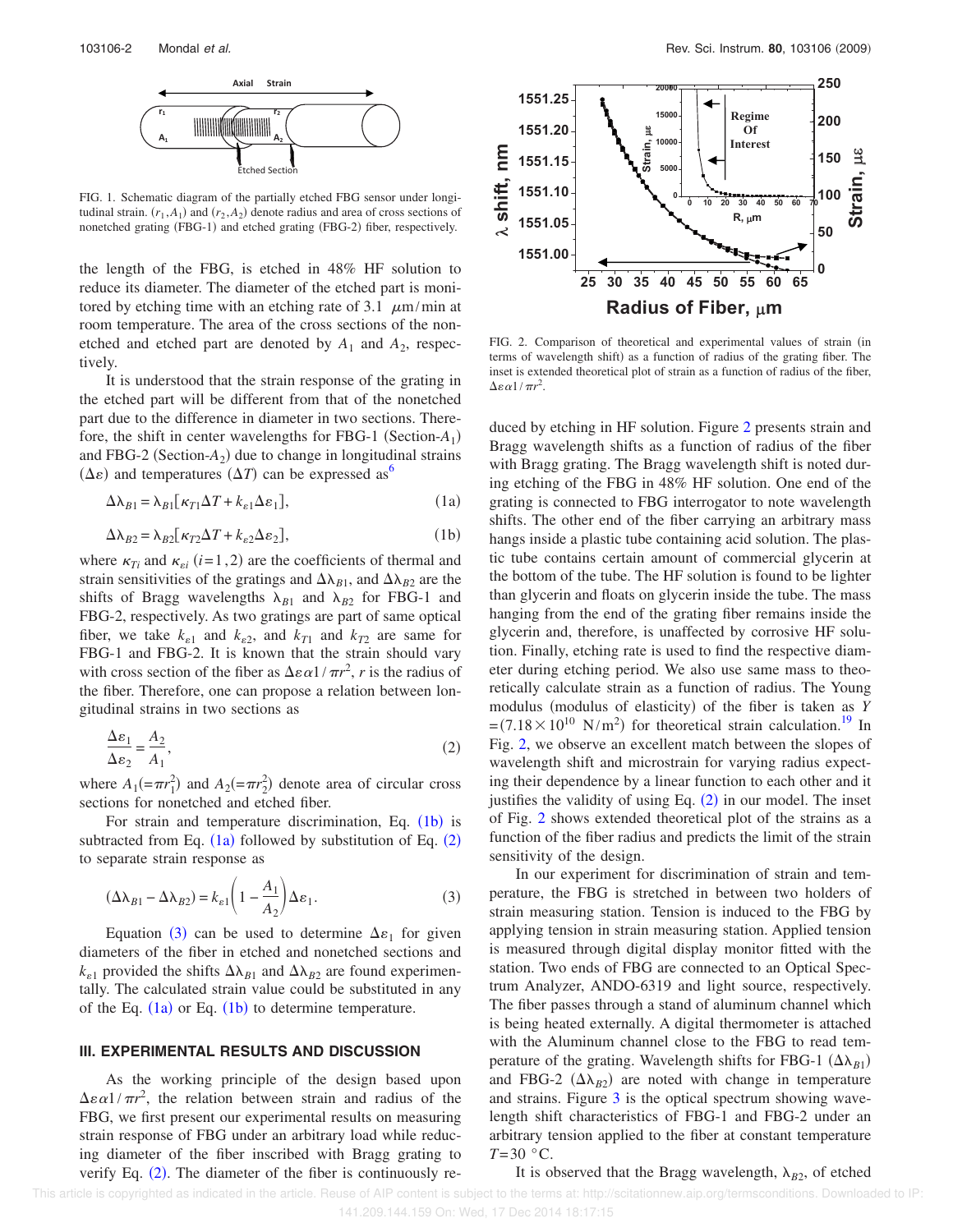

FIG. 3. Shift of two peaks under arbitrary tension. The peak for etched FBG-2 experiences approximately four times shift compared to nonetched FBG-1.

FBG-2 with fiber diameter of  $\sim 61.75$   $\mu$ m shifts by 355 pm  $(1552.799 - 1552.244 \text{ nm})$  compared to  $\sim 89$  pm shift of  $\lambda_{B1}$ for FBG-1 with fiber diameter of 125  $\mu$ m. The 3.97 (355/ 89) times shift is determined by the relation  $\Delta \epsilon_1 / \Delta \epsilon_2$  $=A_2/A_1(\sim 1/4)$ , given by Eq. (2). The experimentally obtained shifts  $\Delta\lambda_{B1}$  and  $\Delta\lambda_{B2}$  for FBG-1 and FBG-2 are plotted in Fig.  $4(a)$  as a function of strain at constant temperature. Another set of experiment is done on the sensor probe with  $A_1/A_2 \sim 17$  and shifts of the center wavelengths of FBG-2 and FBG-1 are plotted in Fig.  $4(b)$ . Figure  $4(b)$  also shows  $\sim$ 17 times more shift in the center wavelength of FBG-2 compared to that of FBG-1 as  $r_2$  is  $\sim$ 1/4 of  $r_1(62.5 \mu m)$ . The trend lines in Figs. 4(a) and 4(b) corresponding to wavelength shifts for FBG-2 have gradient 4 and 17.6 times more compared to that of the FBG-1 and deserve more strain sensitive behavior. During experiment, we



FIG. 4. Plots (a) and (b) compare wavelength shift for FBG-1 with the shift in FBG-2 of diameter 61.75 and 32  $\mu$ m, respectively, as a function of strain.

TABLE I. Strain measurement in terms of resultant wavelength shift of FBG-1 and FBG-2 at fixed temperature  $T=30$  °C.  $\Delta \varepsilon_1$  in first and fifth rows are the induced strain corresponding to applied load  $\Delta W$ .

| Initial weight<br>$(W=0.1275 \text{ kg})$                                                         | $T=30$ °C<br>$\Delta W = 10.1$ g<br>$(\Delta \varepsilon_1 = 113 \mu \varepsilon)$ | $T=30$ °C<br>$\Delta W = 15.2$ g<br>$(\Delta \varepsilon_1 = 172 \mu \varepsilon)$ | $T=30$ °C<br>$\Delta W = 20.1$ g<br>$(\Delta \varepsilon_1 = 226 \mu \varepsilon)$ |
|---------------------------------------------------------------------------------------------------|------------------------------------------------------------------------------------|------------------------------------------------------------------------------------|------------------------------------------------------------------------------------|
| $\lambda_{B1}$ (nm)                                                                               | $\lambda_{\text{shift1}}(nm)$                                                      | $\lambda_{\text{shift1}}(nm)$                                                      | $\lambda_{\text{shift1}}(nm)$                                                      |
| 1551.850                                                                                          | 1551.920                                                                           | 1551.950                                                                           | 1551.990                                                                           |
| $(Grating-A_1)$                                                                                   | $\Delta\lambda_{B1}$ =70 pm                                                        | $\Delta\lambda_{R1} = 100$ pm                                                      | $\Delta\lambda_{R1} = 140$ pm                                                      |
| $\lambda_{R2}(nm)$                                                                                | $\lambda_{\text{shift2}}(nm)$                                                      | $\lambda_{\text{shift2}}(nm)$                                                      | $\lambda_{\text{shift2}}(nm)$                                                      |
| 1552.090                                                                                          | 1552.380                                                                           | 1552.520                                                                           | 1552.660                                                                           |
| $(Grating-A2)$                                                                                    | $\Delta\lambda_{B2} = 290$ pm                                                      | $\Delta\lambda_{B2}$ =430 pm                                                       | $\Delta\lambda_{B2} = 570$ pm                                                      |
| Measured <sup>a</sup>                                                                             | $220 \text{ pm}$                                                                   | $330 \text{ pm}$                                                                   | 430 pm                                                                             |
| $(\Delta\lambda_{R1} - \Delta\lambda_{R2})$ and $\Delta\varepsilon_m$                             | $\Delta \varepsilon_m = 122.2 \mu \varepsilon$                                     | $\Delta \varepsilon_m = 183 \mu \varepsilon$                                       | $\Delta \varepsilon_m = 238.8 \mu \varepsilon$                                     |
| Applied <sup>b</sup><br>$\Delta \varepsilon_1$ and<br>$(\Delta\lambda_{B1} - \Delta\lambda_{B2})$ | $\Delta \varepsilon_1 = 113 \mu \varepsilon$<br>203.4 pm                           | $\Delta \varepsilon_1 = 172 \mu \varepsilon$<br>$309.6 \text{ pm}$                 | $\Delta \varepsilon_1 = 226 \mu \varepsilon$<br>$406.8$ pm                         |

 $\frac{a_1}{b_1}(\Delta\lambda_{B1}-\Delta\lambda_{B2})$ , known from the experiment, is put in Eq. (3) to find  $\Delta\varepsilon_m$ .  $b^b$  $\Delta \varepsilon_1$ , known from applied weight, is put in Eq. (3) to find  $(\Delta \lambda_{B1} - \Delta \lambda_{B2})$ . We use  $k<sub>ε</sub> = 0.6$  pm/ $\mu \epsilon$  and  $A_1/A_2 = 4$  to calculate  $(Δλ<sub>B1</sub> − Δλ<sub>B2</sub>)$  and  $Δε<sub>m</sub>$ .

change relative loads by 2.5 g and 5 mg in steps for the probes with  $A_1/A_2 = 4$  and 17, respectively, while temperature is changed between 25 and 60  $\degree$ C in step of  $\Delta T = 5 \degree$ C. The wavelength shifts for FBG-1  $(\lambda_{B1})$  and FBG-2  $(\lambda_{B2})$  are noted during variation of loads and temperature. The strain sensitivity  $(k_e)$  for FBG-1 is obtained as 0.6 pm/ $\mu$ *e*. The value of  $A_1/A_2$ ,  $k_e$ , and  $\Delta\lambda_{B1}$  and  $\Delta\lambda_{B2}$  are used in Eq. (3) for calculating applied strain which is substituted in Eq.  $(1a)$  to determine temperature.

Table I gives an example of how to extract information about arbitrarily applied strain. The applied weight  $(\Delta W)$  is converted to applied strain  $\Delta \varepsilon_1$  (in first row) using stressstrain relation with Young's modulus of optical fiber for comparison with the measured strain,  $\Delta \varepsilon_m$ , obtained from the model. The measured strains  $\Delta \varepsilon_m$  in the fourth row are obtained by fitting experimentally obtained  $(Δλ<sub>B1</sub>−Δλ<sub>B2</sub>)$ into Eq. (3) for known value of  $A_1/A_2 = 4$  and  $k_{\varepsilon}$  $=0.6$  pm/ $\mu\epsilon$ .

Values of expected  $(\Delta \lambda_{B1} - \Delta \lambda_{B2})$  for applied strains  $\Delta \varepsilon_1$ are given in *italics* in the fifth row.  $\Delta\lambda_{B1}$  and  $\Delta\lambda_{B2}$  are the Bragg wavelength shift obtained experimentally while strain and temperature are changed simultaneously. The other strains with varying temperature are similarly calculated and plotted in Fig. 5.

Figure 5 experimentally compares measured strains with the applied strains. Figures  $5(a)$  and  $5(b)$  correspond to  $A_1/A_2 \sim 4$  and 17, respectively. The half-filled circles on dotted straight lines are applied strains at different temperature, while the empty circle point nearest to the half-filled circle point is the respective measured value of the strain. The errors in two cases are within  $\pm 13$  and  $\pm 7\mu\varepsilon$  over ranges of  $1700 \mu \varepsilon$  and  $1400 \mu \varepsilon$ , respectively. We also measured temperature using applied strains in strain–temperature relation given in Eq. (1) and the temperature sensitivity 8 pm/ $\degree$ C (found from the experiment) of the FBG. The measured temperature closely matches with applied temperature with maximum error of  $\pm 1$  °C over 60 °C range.

 This article is copyrighted as indicated in the article. Reuse of AIP content is subject to the terms at: http://scitationnew.aip.org/termsconditions. Downloaded to IP: 141.209.144.159 On: Wed, 17 Dec 2014 18:17:15